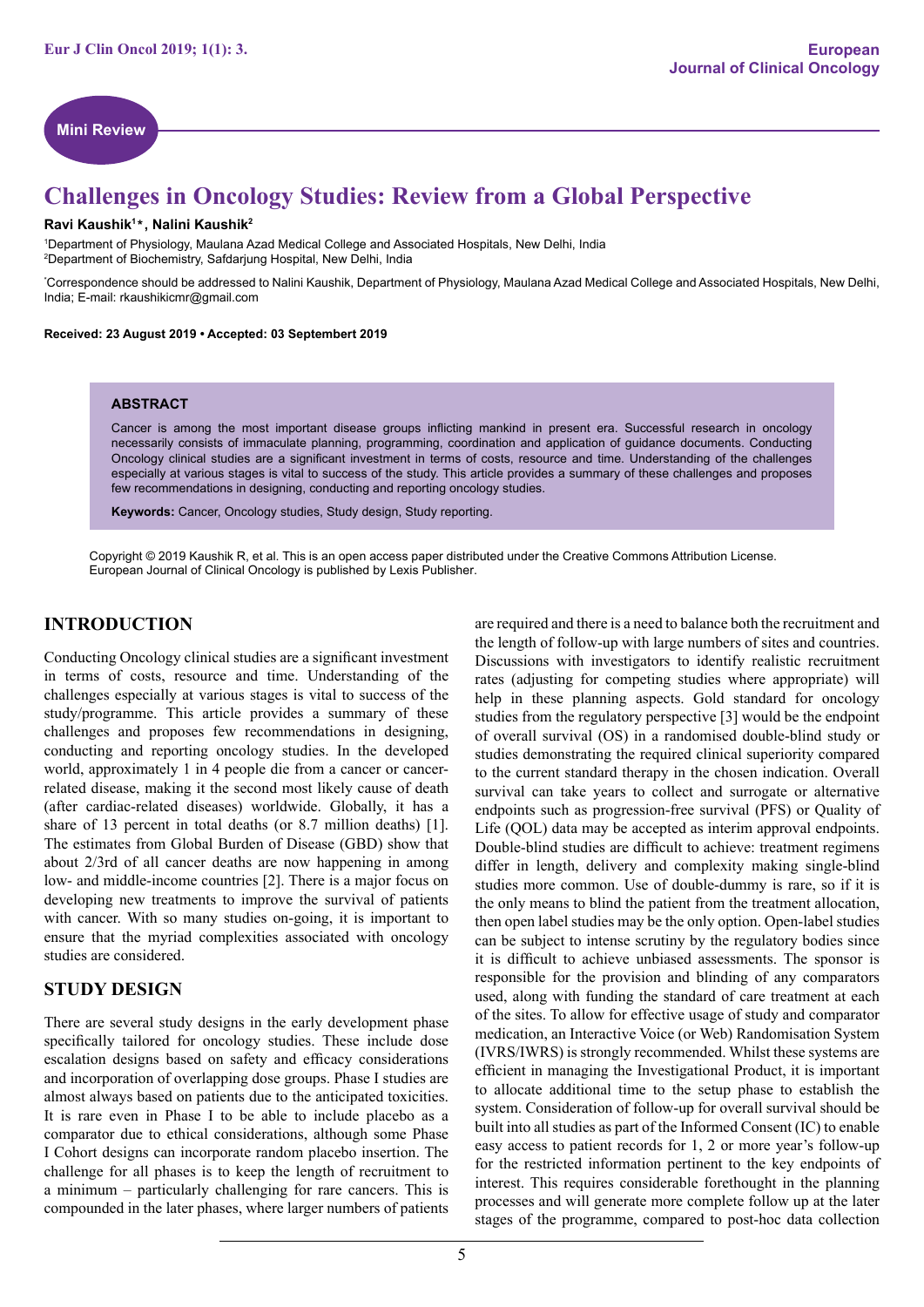that can be both costly and only partially successful.

## **PATIENT RECRUITMENT AND RETENTION**

Treatment-naïve patients are rare. Competition for patients in most areas is intense and many patients (although suitable for inclusion in the trial) are often exhausted from previous chemotherapy or radiotherapy and are subsequently unwilling to consent. Study related tests that are additional to their current care may also deter participation. Eligibility for the study will be impacted based on previously failing treatment with the selected comparator, thus reducing the recruitment pool further. Recruitment of 1-2 patients per year is not uncommon and this will have a significant effect not only on the quality of the data, the duration of recruitment but also on treatment by centre analyses.

### **STUDY SETUP AND CONDUCT**

Oncology studies are resource-intensive both at site and for the Sponsor with all the setup and monitoring aspects that such studies entail. Some of the major challenges are listed below and these range from site setup, protocol approval with the appropriate authorities, data collection (verification of source data, samples, follow-up, serious adverse events) and independent committees. Ethics committees (ECs) often rightly raise issues regarding patient recruitment, comparator usage and the privacy and legal requirements for anonymisation of scans and samples. This may drive long EC approval timelines (impacting study start up timelines) and may lead to subtle protocol differences across countries. It is recommended to assume at least another 2 EC review cycles per site (for a 10 site study) and 4 EC review cycles (for a 100 site study) in the planning phase before 100% of sites are recruiting. Source Data Verification (SDV) is more difficult than for some indications as the patient notes are complex and voluminous, hence requiring longer to conduct. Monitors shall be familiar with the RECIST criteria [4] as part of the assessment of evaluability of the patient. A high proportion of patients are likely to experience a serious adverse event (SAE) and these cases are often complex. The assessment of causality and distinguishing from underlying disease and concomitant therapies can be especially challenging and emphasizes the need for high quality and complete SAE reports. Many oncology trials will be conducted in high morbidity and high mortality diseases and may have efficacy endpoints that could also be reportable adverse reactions. The systematic breaking of the blind for such cases (as required for expedited reporting to EU competent authorities) could compromise the integrity of the clinical trial: Under such circumstances it may therefore be appropriate to reach agreement with competent authorities in advance concerning SAEs that would be considered disease related and not subject to systematic unblinding and expedited reporting. Differences between regulatory authorities currently exist on this particular aspect but the most comprehensive reporting requirements need to be considered. For blinded trials with agreement not to undertake systematic unblinding and expedited reporting, the appointment of an independent Data Monitoring Committee to review safety data on a regular basis is also recommended. Robust procedures for SAE collection, assessment, follow-up and on-going evaluation is imperative. The volume of SAEs, follow up, regulatory requirements and tracking will be time consuming and requires significant pharmacovigilance and medical expertise.

There will be potentially a large amount of data/samples to

collect/track for the study. These can include (but not be limited to): biopsy samples, images/scans, blood samples (including biomarkers). Collection and shipping may require multiple approvals from multiple countries, potentially creating delays and degradation of samples rendering them unusable, so this aspect needs to be considered as part of the site assessment. Some of these samples/scans may be required for central (blinded) reading leading to dummy patient numbering to protect the identity of both patients and sites. All these data will be eventually required to be analysed so storage in a central place is helpful for the end of study reporting. Given the potential toxicity of such treatment(s) under investigation, it is likely that the study will have a Data Safety Monitoring Board (DSMB) overseeing the overall patient safety. This will necessarily require continuous monitoring and data collection to ensure all appropriate data available at the required time points for the DSMB. Reflective of the disease complexity with multiple treatment regimens and endpoints, the Case Record Forms (CRFs) need to be clear, concise and unambiguous to enable accurate completion. With electronic capture becoming more prevalent, this is enabling online validation as data are entered allowing immediate corrections (as needed) to be completed by site personnel. This is increasing the accuracy of entry and enabling queries to be restricted to more complex cross-page checks. This is especially helpful for interim database locks (e.g. for a DSMB) to reduce the time required for answering any outstanding queries. SDV can be recorded on the e-CRF by the monitors, providing an easy way of tracking the SDV required/performed. Tumour assessment pages continue to be the CRF section that generates the most queries. This is not that surprising since tumour shrinkage is likely to be a key secondary endpoint and it is important to track the right lesions and ensure they are consistently assessed and recorded and collected at the appropriate time intervals. The volume of adverse events and concomitant therapies require a significant amount of review to ensure data accuracy and co-correspondence with the safety (SAE) database and ability to report in a consistent format. The number of therapies on-going will be high and indicative of the seriousness of the patient's condition. Structuring the (electronic) CRF for ease of entry at site will support the study nurse and investigator in the entry of data and help the monitor with the monitoring aspects. However, it is important to consider the data management and analysis requirements to ensure that the study can be reported as planned. Consideration should also be given for all the external sources of data upfront and how they will be incorporated both into the database and the analysis. In particular, survival follow up that may continue for many years following study reporting needs to be linked to the original study for ease of reporting.

### **STUDY ANALYSIS CONSIDERATIONS**

Several of the key endpoints in oncology use survival methodology, such as overall survival or progression-free survival which can account for patients that do not achieve the endpoint and can be censored at the point of no further information available. These can be illustrated using Kaplan-Meier plots over time and analysed using the Log Rank test, with summary statistics for median survival and associated 95% confidence intervals. Adjustment for covariates of interest can be applied in proportional hazards modelling or accelerated failure time modelling depending on the underlying model distributions with appropriate treatment comparisons described using hazard ratios.